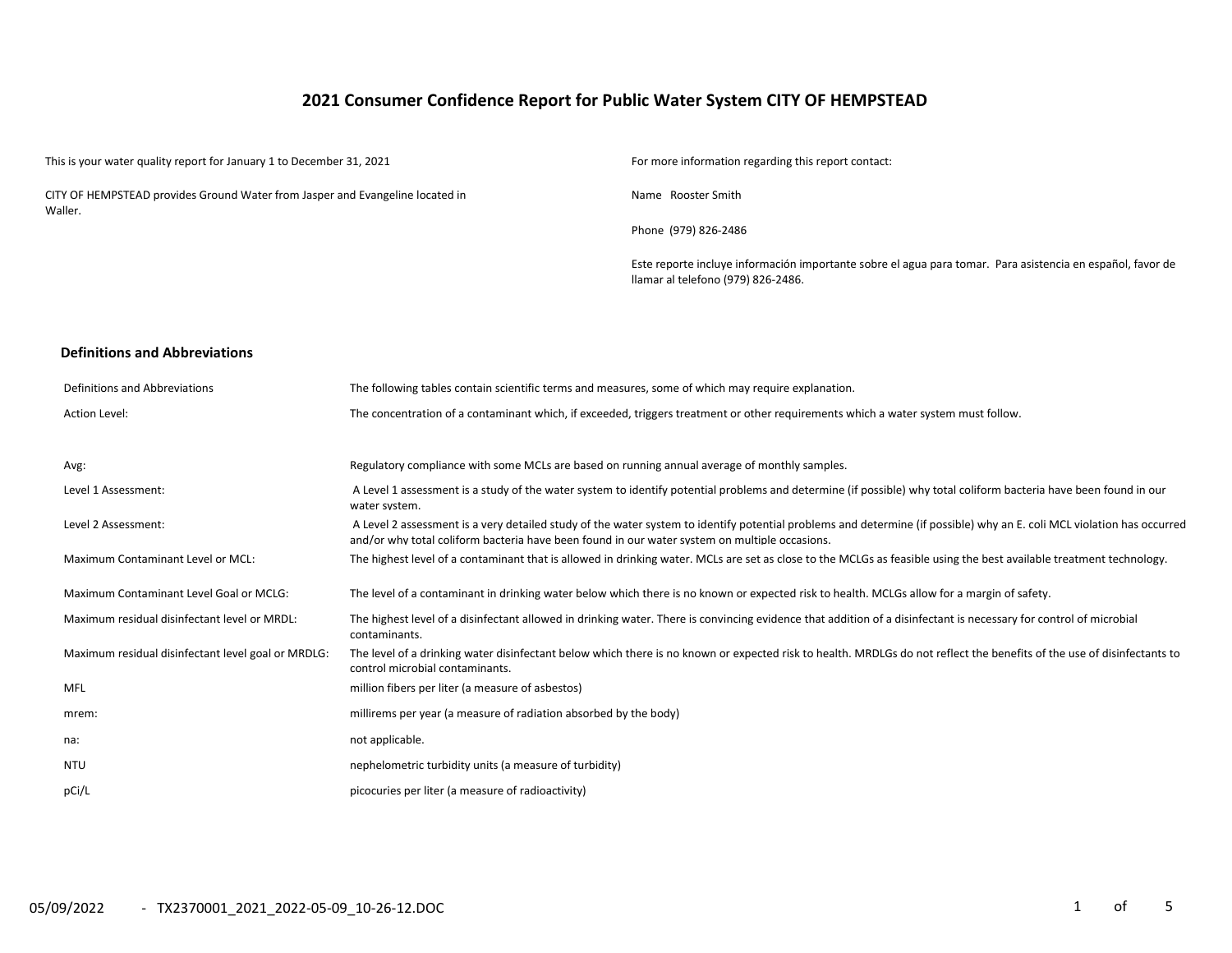### **Definitions and Abbreviations**

| ppb:                       | micrograms per liter or parts per billion                                           |
|----------------------------|-------------------------------------------------------------------------------------|
| ppm:                       | milligrams per liter or parts per million                                           |
| ppq                        | parts per quadrillion, or picograms per liter (pg/L)                                |
| ppt                        | parts per trillion, or nanograms per liter (ng/L)                                   |
| Treatment Technique or TT: | A required process intended to reduce the level of a contaminant in drinking water. |

## **Information about your Drinking Water**

The sources of drinking water (both tap water and bottled water) include rivers, lakes, streams, ponds, reservoirs, springs, and wells. As water travels over the surface of the land or through the ground, it dissolves naturally-occurring minerals and, in some cases, radioactive material, and can pick up substances resulting from the presence of animals or from human activity.

Drinking water, including bottled water, may reasonably be expected to contain at least small amounts of some contaminants. The presence of contaminants does not necessarily indicate that water poses a health risk. More information about contaminants and potential health effects can be obtained by calling the EPAs Safe Drinking Water Hotline at (800) 426-4791.

Contaminants that may be present in source water include:

- Microbial contaminants, such as viruses and bacteria, which may come from sewage treatment plants, septic systems, agricultural livestock operations, and wildlife.

- Inorganic contaminants, such as salts and metals, which can be naturally-occurring or result from urban storm water runoff, industrial or domestic wastewater discharges, oil and gas production, mining, or farming.

- Pesticides and herbicides, which may come from a variety of sources such as agriculture, urban storm water runoff, and residential uses.

- Organic chemical contaminants, including synthetic and volatile organic chemicals, which are by-products of industrial processes and petroleum production, and can also come from gas stations, urban storm water runoff, and septic systems.

- Radioactive contaminants, which can be naturally-occurring or be the result of oil and gas production and mining activities.

In order to ensure that tap water is safe to drink, EPA prescribes regulations which limit the amount of certain contaminants in water provided by public water systems. FDA regulations establish limits for contaminants in bottled water which must provide the same protection for public health.

Contaminants may be found in drinking water that may cause taste, color, or odor problems. These types of problems are not necessarily causes for health concerns. For more information on taste, odor, or color of drinking water, please contact the system's business office.

You may be more vulnerable than the general population to certain microbial contaminants, such as Cryptosporidium, in drinking water. Infants, some elderly, or immunocompromised persons such as those undergoing chemotherapy for cancer; persons who have undergone organ transplants; those who are undergoing treatment with steroids; and people with HIV/AIDS or other immune system disorders, can be particularly at risk from infections. You should seek advice about drinking water from your physician or health care providers. Additional guidelines on appropriate means to lessen the risk of infection by Cryptosporidium are available from the Safe Drinking Water Hotline (800-426-4791).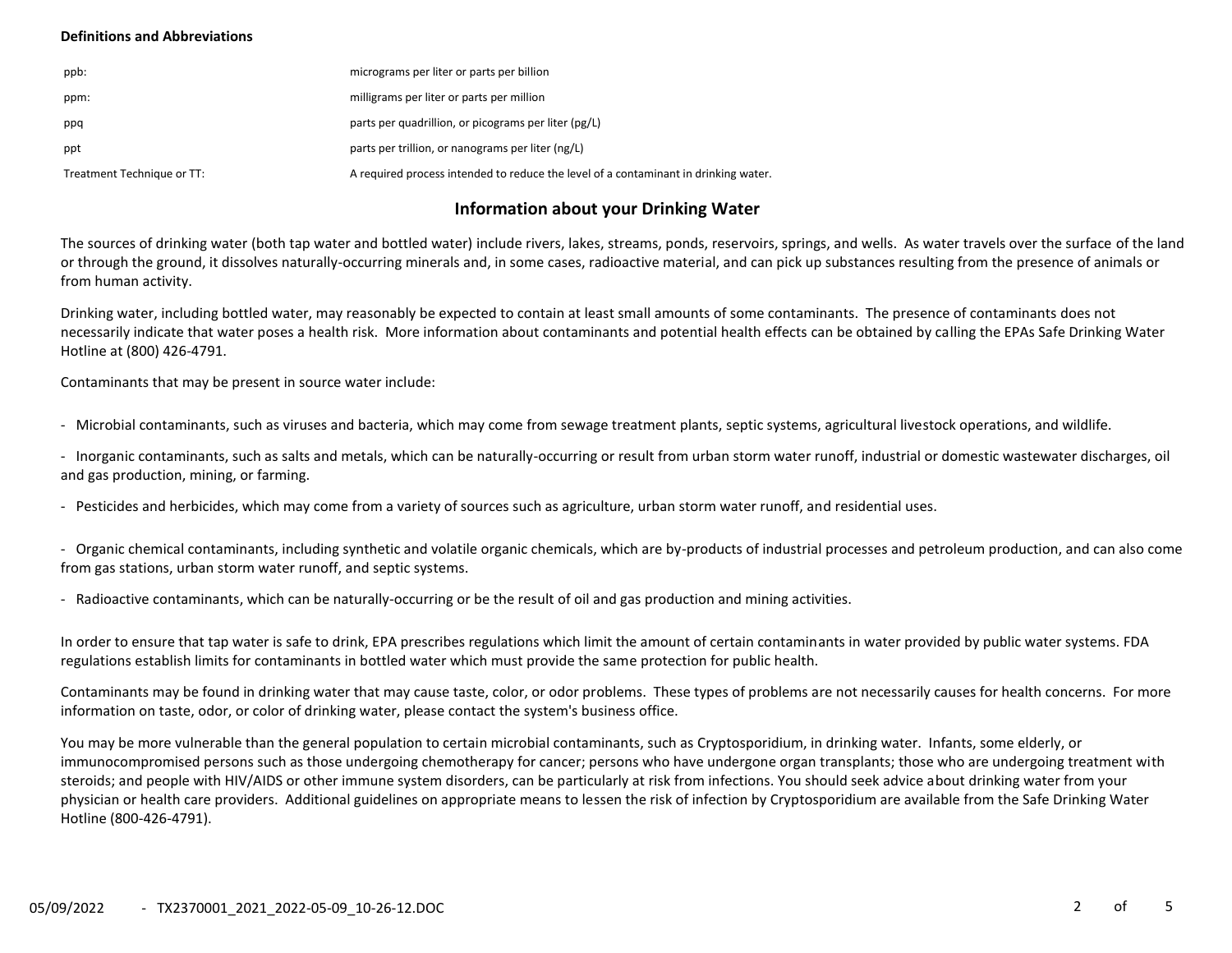If present, elevated levels of lead can cause serious health problems, especially for pregnant women and young children. Lead in drinking water is primarily from materials and components associated with service lines and home plumbing. We are responsible for providing high quality drinking water, but we cannot control the variety of materials used in plumbing components. When your water has been sitting for several hours, you can minimize the potential for lead exposure by flushing your tap for 30 seconds to 2 minutes before using water for drinking or cooking. If you are concerned about lead in your water, you may wish to have your water tested. Information on lead in drinking water, testing methods, and steps you can take to minimize exposure is available from the Safe Drinking Water Hotline or at http://www.epa.gov/safewater/lead.

#### **Information about Source Water**

TCEQ completed an assessment of your source water, and results indicate that some of our sources are susceptible to certain contaminants. The sampling requirements for your water system is based on this susceptibility and previous sample data. Any detections of these contaminants will be found in this Consumer Confidence Report. For more information on source water assessments and protection efforts at our system contact Rooster Smith (979) 826-2486.

#### **Coliform Bacteria**

| Maximum Contaminant<br>Level Goal | <b>Total Coliform</b><br>Maximum<br>Contaminant Level | Highest No. of Positive | Fecal Coliform or E. Coli<br>Maximum Contaminant Level or Fecal Coliform Samples | Total No. of Positive E. Coli | Violation | Likely Source of Contamination        |
|-----------------------------------|-------------------------------------------------------|-------------------------|----------------------------------------------------------------------------------|-------------------------------|-----------|---------------------------------------|
|                                   | 1 positive monthly<br>sample.                         |                         |                                                                                  |                               |           | Naturally present in the environment. |

| Lead and Copper | Date Sampled | <b>MCLG</b> | <b>Action Level (AL)</b> | 90th Percentile | # Sites Over AL | <b>Units</b> | <b>Violation</b> | Likely Source of Contamination                                                                               |
|-----------------|--------------|-------------|--------------------------|-----------------|-----------------|--------------|------------------|--------------------------------------------------------------------------------------------------------------|
| Copper          | 2021         | 1.3         | 1.3                      | 0.0975          |                 | ppm          |                  | Erosion of natural deposits; Leaching from wood<br>preservatives; Corrosion of household plumbing<br>cyctame |
| l Lead          | 2021         |             | ᅩ                        | 2.94            |                 | ppb          |                  | Corrosion of household plumbing systems;<br>Erosion of natural deposits.                                     |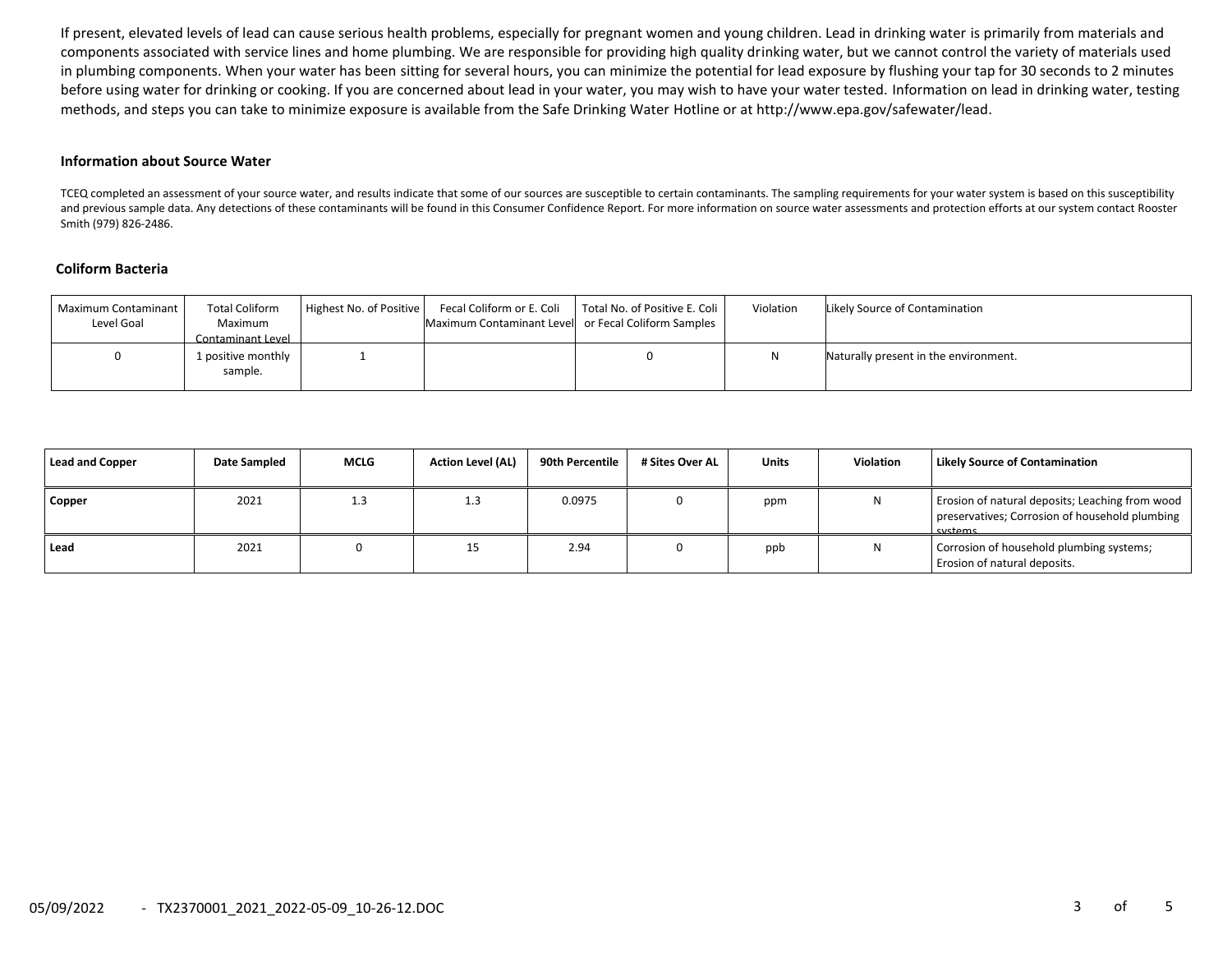# **2021 Water Quality Test Results**

| Disinfection By-Products | <b>Collection Date</b> | <b>Highest Level</b><br>Detected | Range of Individual<br><b>Samples</b> | <b>MCLG</b>              | <b>MCL</b> | <b>Units</b> | <b>Violation</b> | <b>Likely Source of Contamination</b>      |
|--------------------------|------------------------|----------------------------------|---------------------------------------|--------------------------|------------|--------------|------------------|--------------------------------------------|
| Haloacetic Acids (HAA5)  | 2021                   |                                  | $5.5 - 5.5$                           | No goal for the<br>total | 60         | ppb          |                  | By-product of drinking water disinfection. |

\*The value in the Highest Level or Average Detected column is the highest average of all HAA5 sample results collected at a location over a year

| Total Trihalomethanes (TTHM) | 2021 | $\sim$ $\sim$ $\sim$<br>17 F<br>ر. ، ۲ -<br>ن. ، ۲ | $\sim$<br>No goal for the<br>total | 80 | ppb | By-product of drinking water disinfection. |
|------------------------------|------|----------------------------------------------------|------------------------------------|----|-----|--------------------------------------------|
|                              |      |                                                    |                                    |    |     |                                            |

\*The value in the Highest Level or Average Detected column is the highest average of all TTHM sample results collected at a location over a year

| <b>Inorganic Contaminants</b> | <b>Collection Date</b> | <b>Highest Level</b><br><b>Detected</b> | Range of Individual<br><b>Samples</b> | <b>MCLG</b> | <b>MCL</b> | <b>Units</b> | Violation | <b>Likely Source of Contamination</b>                                                                                            |
|-------------------------------|------------------------|-----------------------------------------|---------------------------------------|-------------|------------|--------------|-----------|----------------------------------------------------------------------------------------------------------------------------------|
| Arsenic                       | 2021                   | 15                                      | $0 - 31.8$                            |             | 10         | ppb          |           | Erosion of natural deposits; Runoff from orchards;<br>Runoff from glass and electronics production wastes.                       |
| Barium                        | 2021                   | 0.119                                   | $0.119 - 0.119$                       |             |            | ppm          | N         | Discharge of drilling wastes; Discharge from metal<br>refineries; Erosion of natural deposits.                                   |
| <b>Fluoride</b>               | 2021                   | 0.96                                    | $0.96 - 0.96$                         |             | 4.0        | ppm          | N         | Erosion of natural deposits; Water additive which<br>promotes strong teeth; Discharge from fertilizer and<br>aluminum factories. |

| Radioactive Contaminants | <b>Collection Date</b> | <b>Highest Level</b><br><b>Detected</b> | <b>Range of Individual</b><br><b>Samples</b> | <b>MCLG</b> | <b>MCL</b> | <b>Units</b> | Violation | <b>Likely Source of Contamination</b>   |
|--------------------------|------------------------|-----------------------------------------|----------------------------------------------|-------------|------------|--------------|-----------|-----------------------------------------|
| Beta/photon emitters     | 02/23/2018             | 6.3                                     | $6.3 - 6.3$                                  |             | 50         | pCi/L*       |           | Decay of natural and man-made deposits. |

\*EPA considers 50 pCi/L to be the level of concern for beta particles.

#### **Disinfectant Residual**

**A blank disinfectant residual table has been added to the CCR template, you will need to add data to the fields. Your data can be taken off the Disinfectant Level Quarterly Operating Reports (DLQOR).**

| Disinfectant Residual | Year | Average Level | Range of Levels<br><b>Detected</b> | <b>MRDL</b> | <b>MRDLG</b> | Unit of Measure | Violation (Y/N) | Source in Drinking Water                 |
|-----------------------|------|---------------|------------------------------------|-------------|--------------|-----------------|-----------------|------------------------------------------|
| Chlorine              | 2021 | . 4575        | $.41 - 2.49$                       |             |              | <b>PPN</b>      |                 | Water additive used to control microbes. |